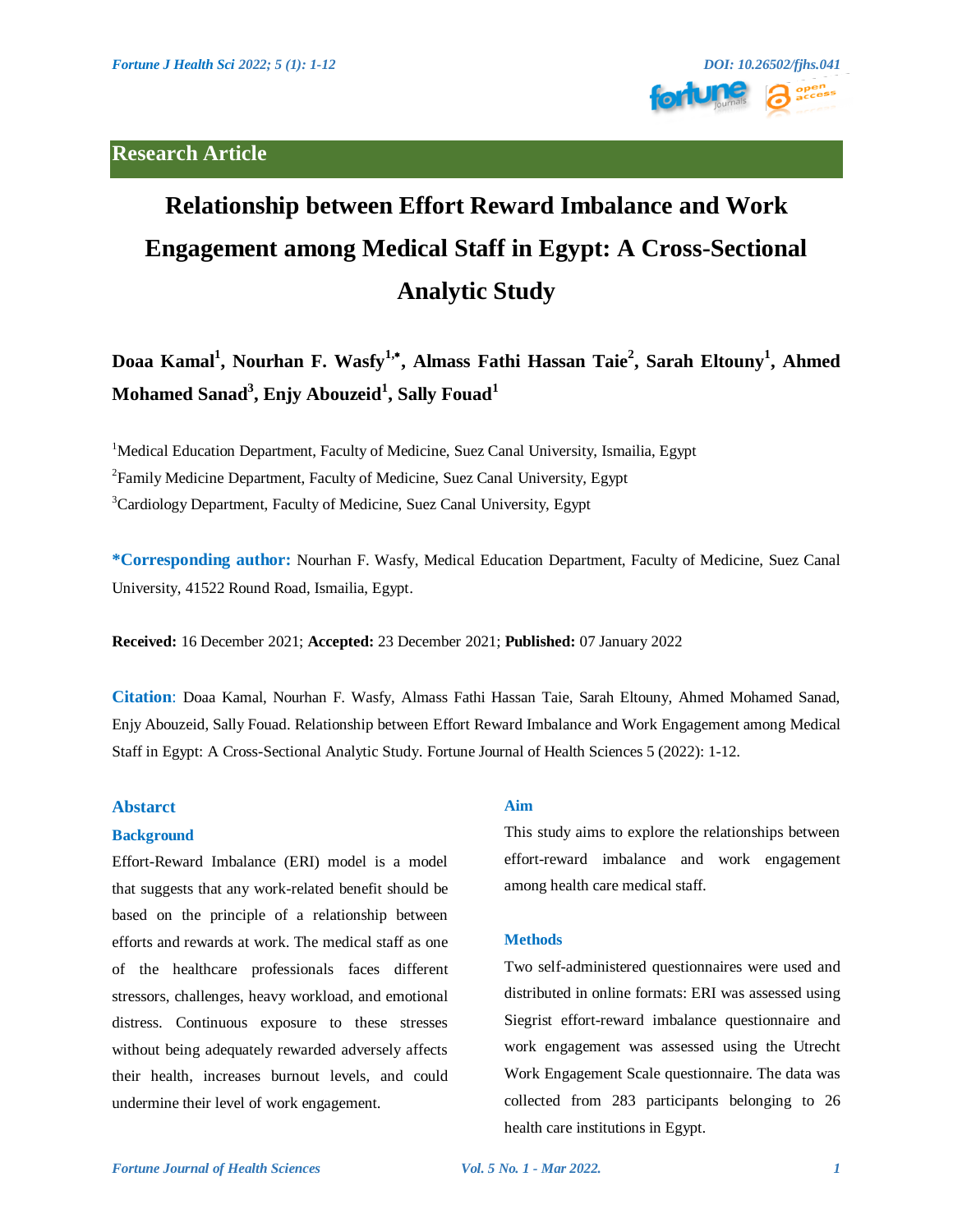#### **Result**

This study showed that the mean effort-reward ratio was high for most of the study participants, while total work engagement showed a moderate mean score. It also showed that Effort-Reward Ratio had a significant negative correlation with work engagement.

# **Conclusion**

This study concludes that the imbalance in the effort rewards ratio leads to a decrease in work engagement. Esteem and promotion rewards together with age are good predictors of work engagement. Therefore, stakeholders should balance effort and reward, and provide opportunities for career development and self-actualization. Additionally, health managers should help healthcare medical staff balance the effort exerted and value of their work and try to keep them devoted to their work.

**Keywords:** Effort, Reward, Work engagement, health professionals, medical

# **1. Introduction**

Effort-Reward Imbalance (ERI) model is a model in which there is an imbalance between the level of the amount of pressure and overwork on finishing the job as well as the responsibility level as perceived by the individual and the amount of reward including payment, job status and the opportunities for appreciation/recognition [1]. The model suggests that any work-related benefit should be based on the principle of a relationship between efforts and rewards at work. Moreover, the ERI Model claims that a reciprocity deficit between "costs" and "gains" may arise when there are high efforts and low rewards at work that ultimately will cause

stressful conditions. It is also assumed that this imbalance will have more severe consequences with a highly overcommitted worker than less committed workers. Over the past years, the ERI model has gained more popularity and many researchers conducted various relationship studies from different perspectives [2].

ERI may lead to sustained and long-lasting effects. Working hard but with no proper reward is an example of this imbalance and can cause stress that may last for a long time, and eventually can cause autonomic nervous system disorder as well as physical and mental illness [1].

The concept of effort at work reflects both an extrinsic requirement to which the working individual responds as well as a subjective intrinsic motivation. In most institutions, matching the external requirements is considered an important part of the control procedures established to maintain commitment, thus leaving little opportunity for variations of intrinsic motivation. However, individual requirements are sometimes exceeded in situations of massive informal pressure exerted by a competitive work team (e.g., group piece work), also the requirements are likely to be exceeded if the person is characterized by an excessive motivational pattern with a high need for approval and self-esteem at work. This pattern will eventually lead to the "high cost/low gain" experience at work despite the absence of extrinsic pressure [3].

As medical staff one of the Healthcare professionals, whose job is to improve people's and community health, are essentials to the success of any health system. To respond effectively to the populations as well as community health needs, healthcare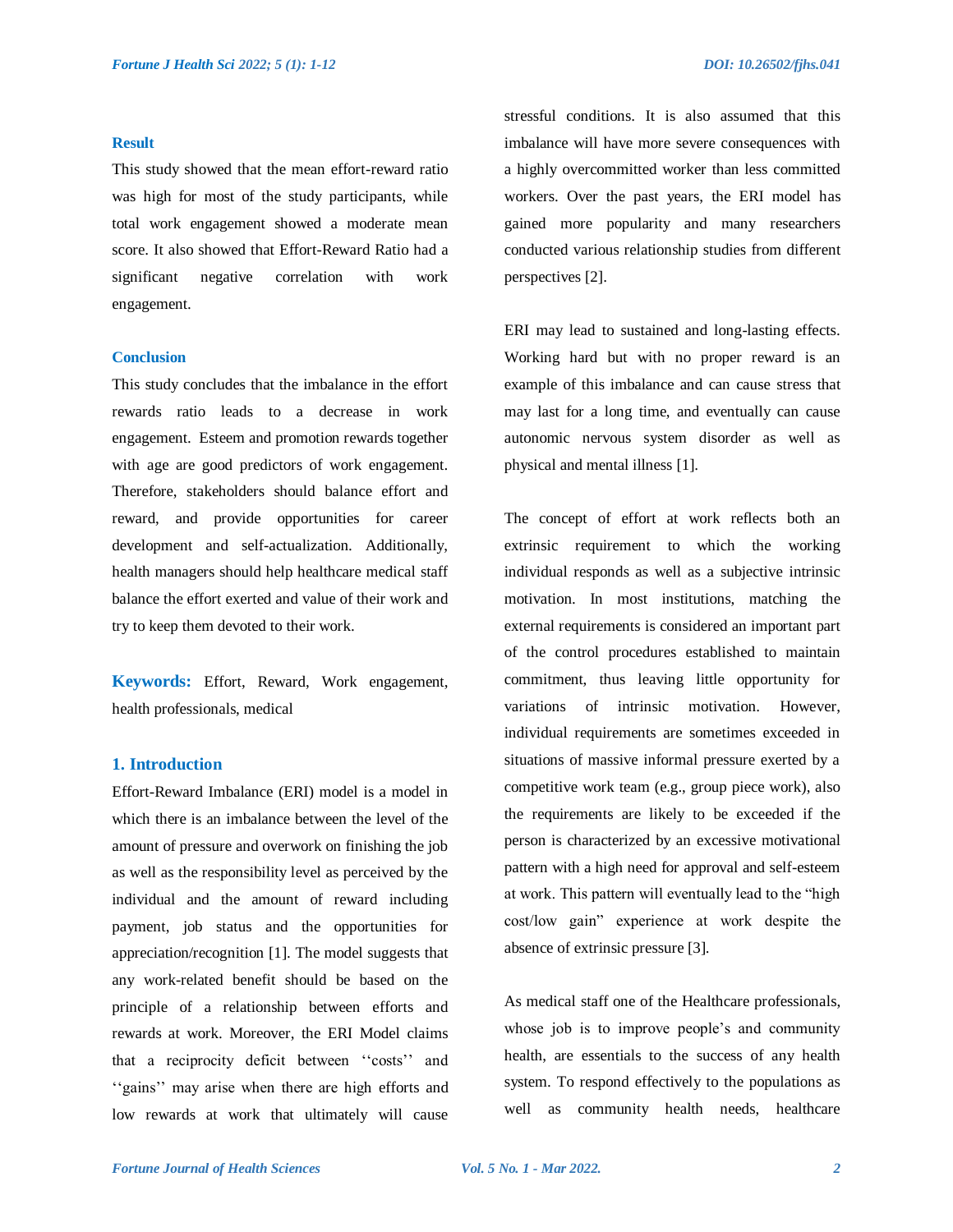professionals themselves must be in a perfect state of both physical and psychological health. However, they face different psychosocial stresses, including long working hours, heavy workload, workplace violence, and emotional distress. Continuous exposure to these stresses without being adequately rewarded adversely affects their health, increases burnout levels, and eventually could undermine their level of work engagement [4].

Work engagement is defined as a positive workrelated state of mind that is characterized by vigor, dedication, and absorption. Work role matching, perceived equity, institutional trust, and psychological support in addition to many other factors were found to enhance engagement behavior. The concept of engagement is also related to the perceived matching between a person"s self-concepts and job descriptors. High levels of work engagement will lead to an interesting work experience and will induce happiness, joy, and enthusiasm at work. Work engagement is recognized as the activated state of positive work-related effect with a marked sense of energy and enthusiasm [5].

Engagement comprises a combination of positive and recompensing feelings of vigor, dedication, and absorption at work. Vigor is perceived as high levels of energy and mental resilience, and the readiness to persist in the face despite difficulties. Dedication refers to the strong feeling of involvement, enthusiasm, and pride in work while absorption is characterized as being fully involved in work with difficulty in detaching self from work. Research suggested that decreasing job demands including heavy workloads and difficult environmental conditions and increasing personal empowerment including social support, autonomy, and resilience

would enhance work engagement [6].

Although there have been several studies measuring ERI and others measuring Work Engagement among healthcare professionals, few studies have examined the relationship between ERI and work engagement, especially in Egypt. Accordingly, this study aims to explore the relationships between effort-reward imbalance and work engagement among health care medical staff.

#### **1.1 Research questions:**

1. What is the relationship between ERI and Work engagement among medical staff?

2. What are the differences in ERI and work engagement levels between different medical specialties?

3. What are the differences in ERI as well as Work Engagement levels between senior and junior physicians/staff members?

#### **2. Subjects and Methods**

#### **2.1 Type of the Study**

It is a cross-sectional analytic study.

#### **2.2 Study Setting**

This study was conducted by a research team from the Medical Education Department at the faculty of medicine, Suez Canal University, Egypt, and included medical staff from different health care institutions in Egypt. A questionnaire was prepared on Google forms and disseminated to a convenient non-probability sample of the medical school faculty through various social platforms. The social platforms represent various official, non-official groups and web pages that include most of the medical staff community members. All members of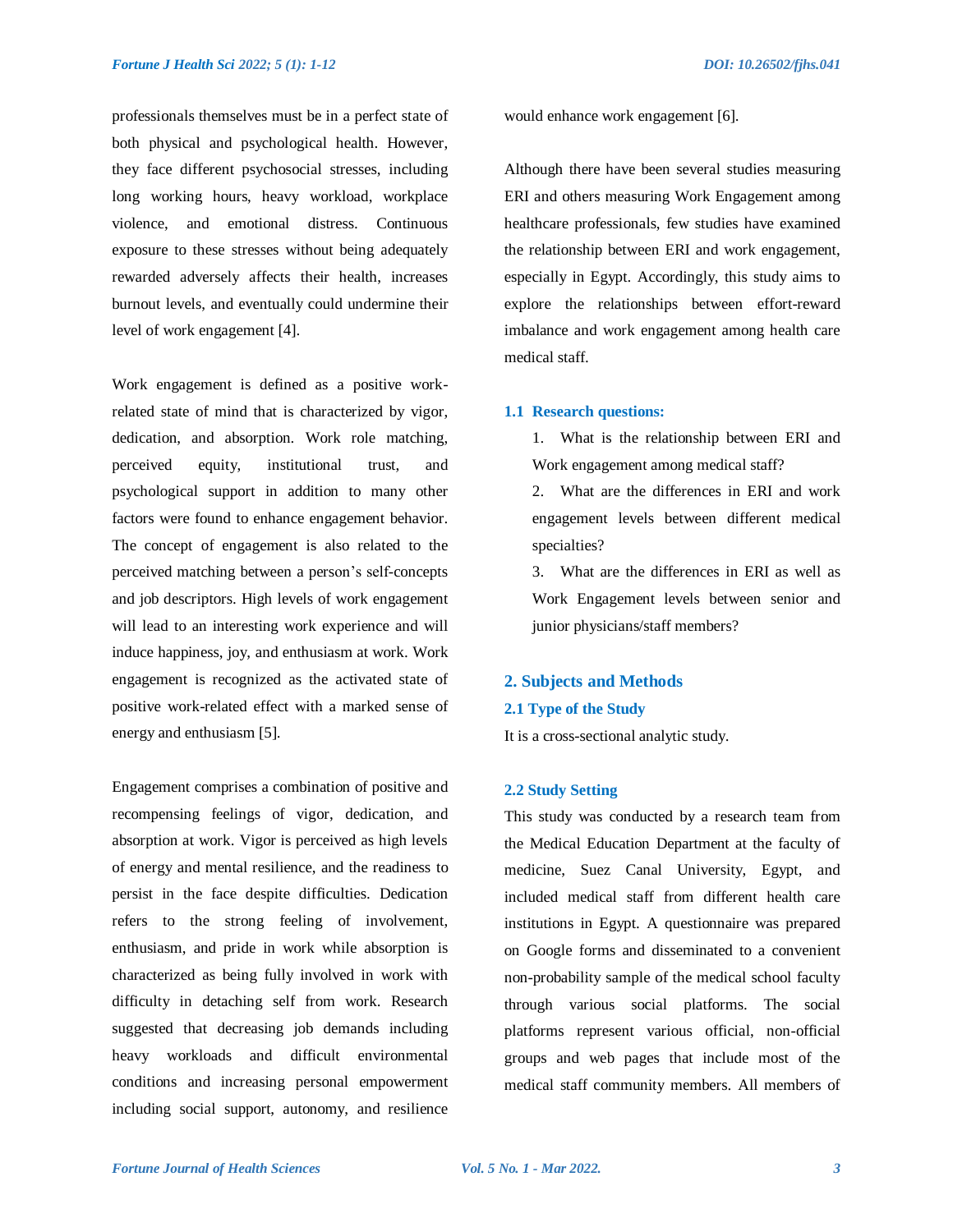the Egyptian medical schools had a chance to be included in the study.

#### **2.3 Sampling technique**

A non-probability convenient sampling technique was used from different health care medical staff from various institutions (26 health care institutions).

#### **2.4 Sample size**

N=  ${(Zα+Zβ)/C}$  2 + 3 [7]

**Where**  $N =$  **Sample size** 

**α** (two-tailed) = 0.05 (Threshold probability for rejecting the null hypothesis. Type I error rate).

 $Z\alpha$  = 1.9600 (The standard normal deviate for  $\alpha$ )

**β =** 0.10 (Probability of failing to reject the null hypothesis under the alternative hypothesis. Type II error rate.)

**Zβ** = 1.2816 (The standard normal deviate for β)  $C = 0.5 * ln[(1+r)/(1-r)] = 0.3654$ 

 $r = 0.35$  (The expected correlation coefficient) [8]

So, by calculation, the sample size should not be less than 82 participants. After adding a 10% nonresponse rate, the sample size should include 74 participants. The actual sample included 283 participants.

## **2.5. Data collection tools**

In this study, two self-administered questionnaires were used and distributed in online formats: Siegrist effort-reward imbalance questionnaire and the Utrecht Work Engagement Scale questionnaire. In the section on demographic data, questions that were asked are about age, sex, job title, and institution.

#### **2.5.1 Effort-reward imbalance**

The ERI scale is a self-report questionnaire composed of16 items: 10 are measuring reward, six are measuring effort, and six are measuring overcommitment. The responses to all the items were scored on a four-point Likert scale (1=strongly disagree, 4=strongly agree) (9). (Annex1)

Items were summed up for each subscale and the ratio was calculated by dividing the sum score of the effort subscale through the sum score of the reward subscale and multiplied by the correction factor 10/6 to adjust for the unequal number of items per subscale. A ratio over one indicates an unfavorable imbalance characterized by high efforts spent which are not met with corresponding rewards.

#### **2.5.2 Work Engagement Questionnaire**

The Utrecht Work Engagement Scale (UWES-17) is a self-report questionnaire composed of 17 items measuring three aspects of work engagement: work vigor (6 items), work dedication (5 items), and work absorption (6 items). Items were summed up for each subscale and each subscale was classified as being high or low  $(10)$ . (Annex2).

## **2.6 Ethical considerations**

The Ethics Committee of the Suez Canal University approved the study. This study was conducted in accordance with the Declaration of Helsinki and those of the Declaration of Geneva. The participants were informed about the purpose of the study and its relevance to the field of medical education. Only those who agreed to be involved in the study were included under the reassurance that participant names and affiliation were to remain highly confidential. Any information the participants were included in the questionnaires was dealt with anonymously.

# **3. Results**

# **3.1. Sociodemographic characteristics**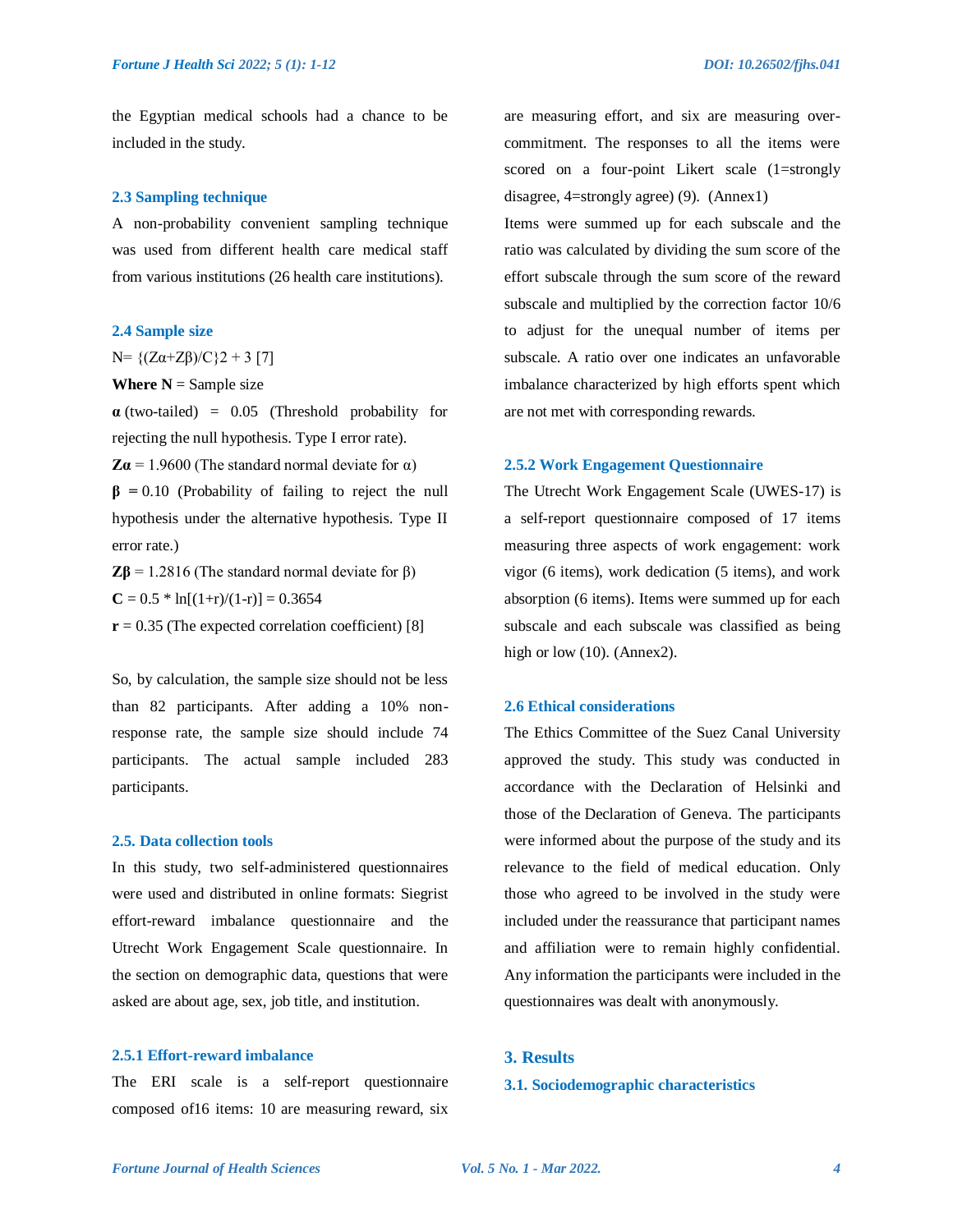The descriptive statistics of the sample are shown in Table 1. Data was collected from 283 participants belonging to 26 health care institutions in Egypt. Three questionnaires had to be discarded due to missing data and incomplete questions after a quality check. Accordingly, the total sample was 280 medical staff (n=280). Different medical specialties were included which were "Emergency medicine, urology, anesthesia, surgery, orthopedics, obstetrics & gynecology, pediatrics, dermatology, cardiothoracic surgery, ophthalmology, radiology,

neurology, nephrology, Internal medicine, family medicine, public health, microbiology, pathology, medical education, physiology"

In the sample, most of the respondents were females  $(71.08\%)$  and their mean age was 33 years (SD = 6.23). Most were senior staff (47.86%). Academic staff accounted for 51.80% of medical staff surveyed, followed by clinicians (48.20%), most of them are working in non-teaching health institutions.

**Table 1:** Demographic characteristics (n=280)

| <b>Demographics</b>                  | Mean (SD) $N\%$ |
|--------------------------------------|-----------------|
| Age                                  | 33.42(6.23)     |
| Gender                               |                 |
| <b>Male</b>                          | 81(28.92%)      |
| Female                               | 199(71.08%)     |
| <b>Seniority</b>                     |                 |
| Junior $( \leq 3$ years of practice) | 76(27.14%)      |
| mid-senior (3-5 years of practice)   | 70(25%)         |
| Senior ( $\geq$ 5 years of practice) | 134(47.86%)     |
|                                      |                 |
| <b>Specialty</b>                     |                 |
| <b>Academic staff</b>                | 145(51.80%)     |
| <b>Clinicians</b>                    | 135(48.20%)     |
|                                      |                 |
|                                      |                 |

# **3.2 Effort Reward Ratio (ERR) and total Work**

# **Engagement**

The mean score for effort reward ratio (ERR) was  $2.55 \pm 0.26$ . Nearly all study participants had an ERR higher than 1.0. The mean score of total work engagement score was  $3.69 \pm 0.98$  as appears in Table 2. The absorption subscale of engagement should have the highest mean score 4.64± 1.05 followed by the dedication subscale  $3.94 \pm 1.26$ .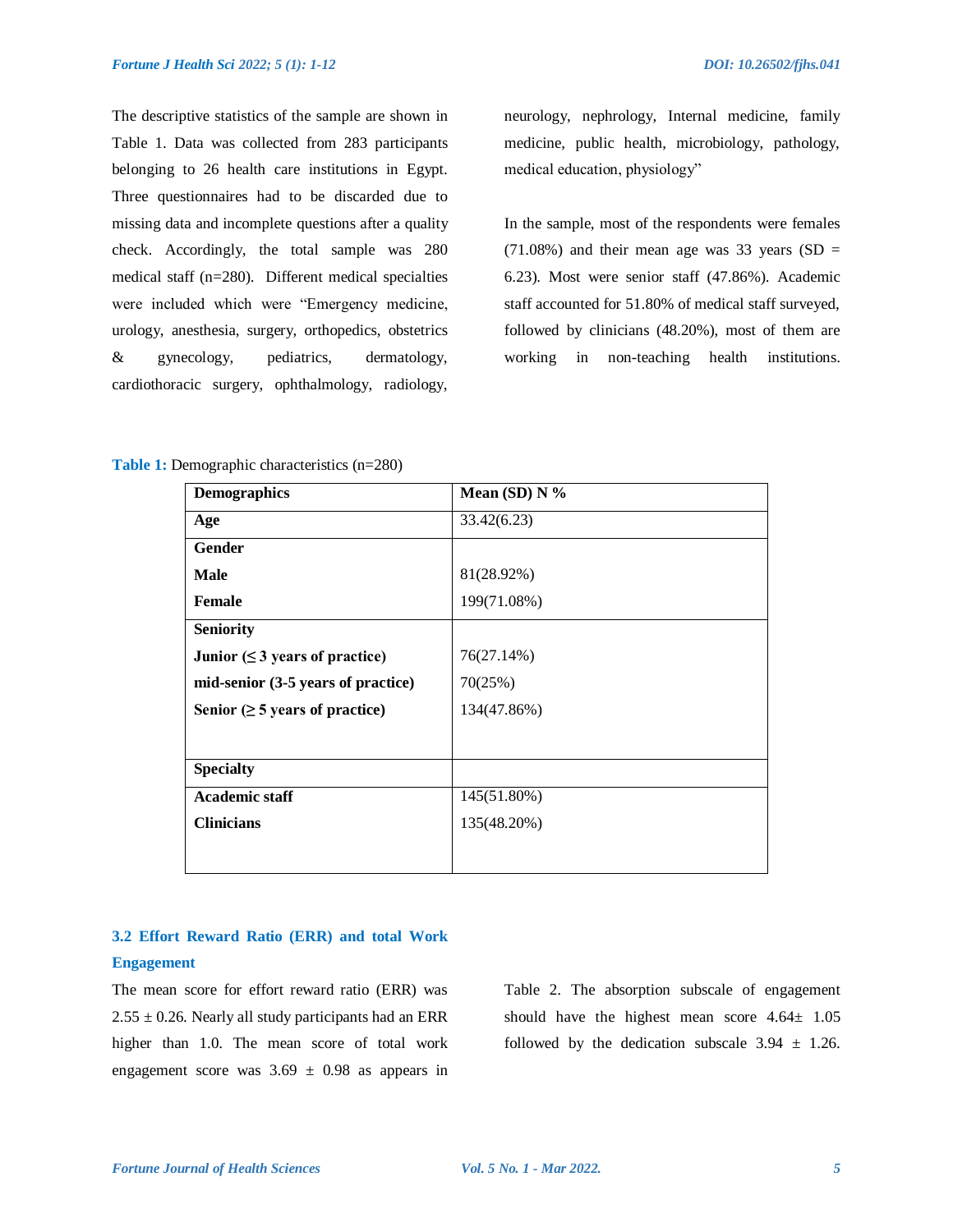| Variable                      | <b>Mean</b> (SD) |
|-------------------------------|------------------|
| <b>Effort Scale (6-24)</b>    | 19.44(2.65)      |
| <b>Reward Scale (10-40)</b>   | 23.99 (4.57)     |
| Vigor Scale (0-6)             | 3.50(0.79)       |
| <b>Absorption Scale (0-6)</b> | 4.64 (1.05)      |
| <b>Dedication Scale (0-6)</b> | 3.94(1.26)       |
| <b>Total Engagement Scale</b> | 3.69(0.98)       |
| <b>Effort reward ratio</b>    | 2.55(0.26)       |

**Table 2:** Means, standard deviations (SD), and correlations of study variables (n=280)

# **3.3 Correlations among the study variables**

Pearson"s correlations among the study variables are shown in Table 3. ERR was negatively correlated with work engagement. Work engagement was

positively correlated with age. Total work engagement was also positively correlated with the reward scale.

**Table 3:** Correlation Coefficients among study variables

| <b>Variables</b>    | <b>Reward</b> | <b>Vigor</b> | <b>Absorption</b>       | <b>Dedication</b> | <b>Total</b>      | <b>ERI Ratio</b> |              |
|---------------------|---------------|--------------|-------------------------|-------------------|-------------------|------------------|--------------|
|                     | <b>Scale</b>  | <b>Scale</b> | <b>Scale</b>            | <b>Scale</b>      | <b>Engagement</b> |                  | age          |
|                     |               |              |                         |                   | <b>Scale</b>      |                  |              |
| 1. Effort Scale     | $-0.29$       | 0.163        | $-0.20$                 | 0.047             | 0.146             | 0.681            | $-0.032$     |
|                     | $(0.000)$ **  | $(0.006)$ ** | $(0.001)$ <sup>**</sup> | (0.430)           | $(0.014)$ **      | $(0.000)$ **     | (0.595)      |
|                     |               |              |                         |                   |                   |                  |              |
| 2.<br><b>Reward</b> |               | 0.212        | 0.165                   | 0.322             | 0.267             | 0.853            | 0.016        |
| <b>Scale</b>        |               | $(0.000)$ ** | $0.006***$              | $(0.000)$ **      | $(0.000)$ **      | $(0.000)$ **     | (0.786)      |
|                     |               |              |                         |                   |                   |                  |              |
| 3. Vigor Scale      |               |              | 0.731                   | 0.671             | 0.881             | $-0.072$         | 0.168        |
|                     |               |              | $(0.000)$ **            | $(0.000)$ **      | $(0.000)$ **      | 0.227            | $(0.005)$ ** |
|                     |               |              |                         |                   |                   |                  |              |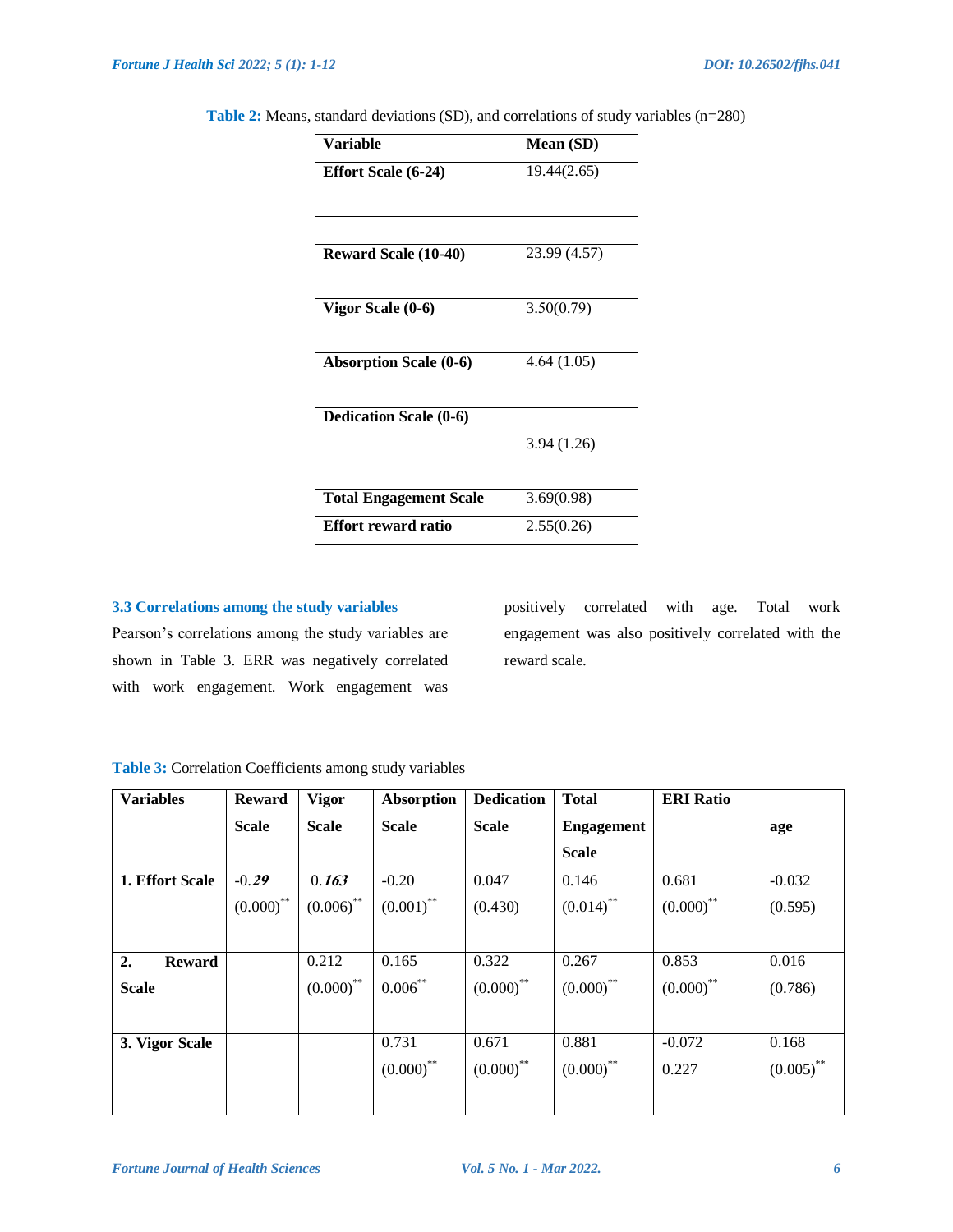| 4. Absorption           |  | 0.699        | 0.899        | $-0.014$     | 0.086        |
|-------------------------|--|--------------|--------------|--------------|--------------|
| <b>Scale</b>            |  | $(0.000)$ ** | $(0.000)$ ** | (0.813)      | (0.151)      |
|                         |  |              |              |              |              |
| 5.<br><b>Total</b>      |  |              |              | $-0.122$     | 0.121        |
| <b>Engagement</b>       |  |              |              | $(0.041)$ ** | $(0.043)$ ** |
| <b>Scale</b>            |  |              |              |              |              |
| <b>6.ERI Ratio</b>      |  |              |              |              | $-0.025$     |
|                         |  |              |              |              | (0.672)      |
| <b>Dedication</b><br>7. |  |              |              |              | 0.080        |
| <b>Scale</b>            |  |              |              |              | (0.181)      |

ERR Effort/reward ratio

 $*$  $p < 0.01$ 

# **3.4 Associations of Effort Reward Ratio, Work Engagement with other variables**

Table 4 shows a statistically significant difference in ERR between males & females with a higher ratio among males  $(3.96\pm1.04)$  (P=0.004). A statistically significant difference was also found between Total

work engagement and seniority level (P=0.018) indicating that senior staff is more engaged than junior & mid-senior staff. On the other hand, ERR was highest in mid-senior staff  $(2.63\pm0.32)$  $(P=0.001)$ .

|                  |                                    | <b>Total Engagement Scale</b> |         | <b>Effort</b> |                |       |
|------------------|------------------------------------|-------------------------------|---------|---------------|----------------|-------|
|                  |                                    |                               |         | reward        |                |       |
|                  |                                    |                               |         | ratio         |                |       |
| <b>Gender</b>    | Male(81)                           | 2.54(0.26)                    | 0.191   | 3.96          | $\blacksquare$ | 2.934 |
|                  |                                    |                               | (0.849) | (1.04)        | (0.004)        |       |
|                  | Female(199)                        | 2.55(0.25)                    |         | 3.59          |                |       |
|                  |                                    |                               |         | (0.94)        |                |       |
|                  |                                    |                               |         |               |                |       |
|                  | Junior(76)                         | 3.53(0.97)                    | 2.015   | 2.47          | 7.48           |       |
| <b>Seniority</b> |                                    |                               | (0.018) | (0.19)        | $0.001$ )(     |       |
|                  | $mid\text{-}senior(70)$            | 3.66(0.99)                    |         | 2.63          |                |       |
|                  |                                    |                               |         | (0.32)        |                |       |
|                  | Senior $(134)$                     | 3.81(0.97)                    |         | 2.56          |                |       |
|                  |                                    |                               |         | (0.24)        |                |       |
| <b>Specialty</b> | $\operatorname{staff}$<br>Academic | 3.65(1.01)                    | 0.578   | 2.56          | 3.22           |       |

**Table 4:** Difference between Total work engagement and ERR according to gender, seniority level and specialty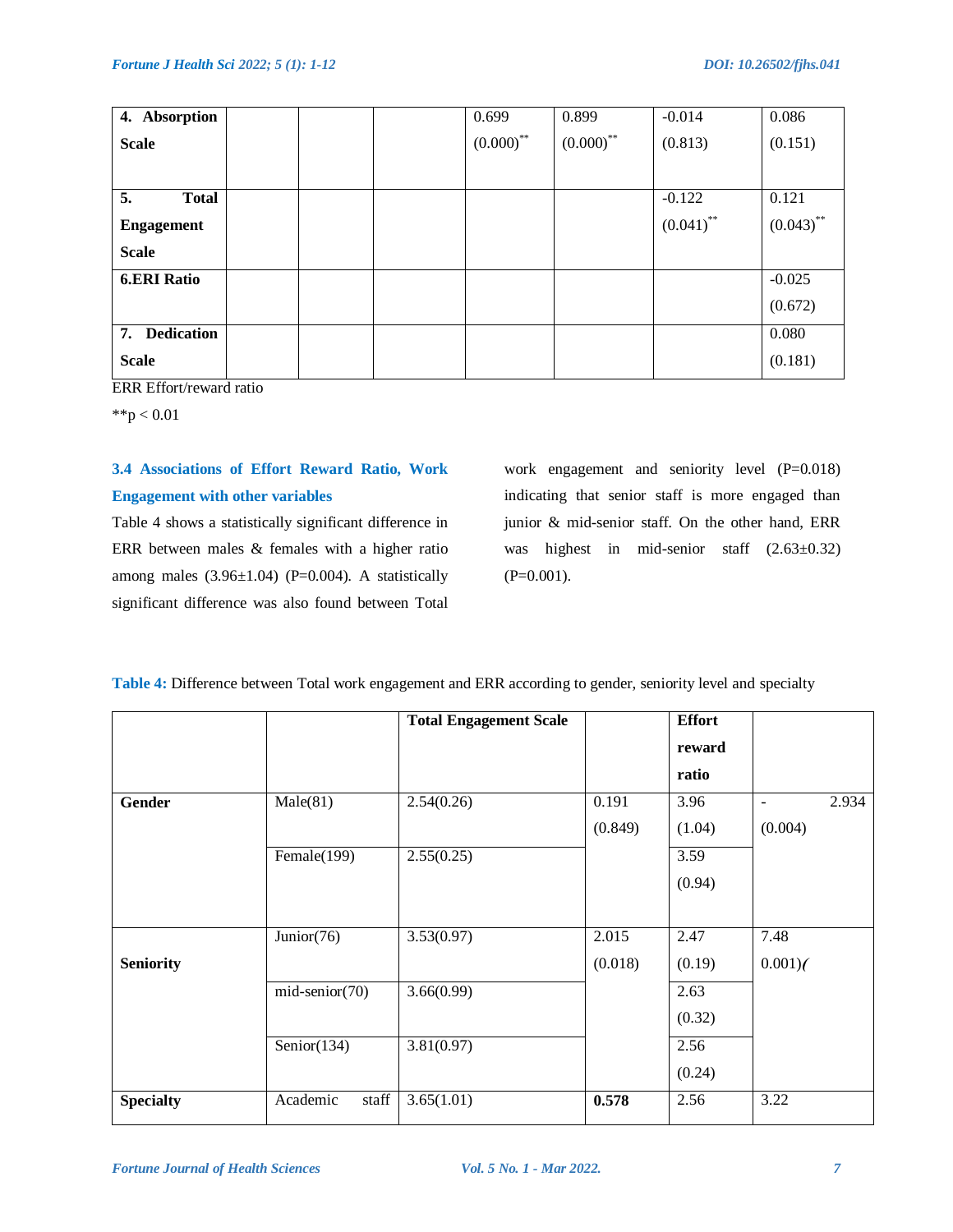| (145)               |            | $0.562$ ) | (0.26) | 0.725) |
|---------------------|------------|-----------|--------|--------|
| Teaching hospital   | 3.86(0.96) |           | 2.56   |        |
| clinicians          |            |           | (0.33) |        |
| (27)                |            |           |        |        |
| Clinicians in other | 3.72(0.96) |           | 2.53   |        |
| facilities (108)    |            |           | (0.25) |        |

#### **3.5 Linear regression analysis**

Table 5 shows the statistically significant variables that emerged in the analysis. The results showed that age was significantly associated with work engagement ( $\beta = 0.134$ ,  $P = 0.018$ ) The table also shows the best-fit model for the multiple linear regression analysis of other factors affecting the total engagement scale. It is evident that the independent variables that significantly affect the total engagement scale together are effort scale (β =  $0.241$ , P = 0.000), Esteem subscale of reward (β = 0.175, P

 $= 0.015$ ) & Promotion subscale of reward (β = 0.218,  $P = 0.002$ ).

The previous analysis indicates that age, esteem, and promotion rewards emerged as the most important predictor of the global work engagement scale. Seniority, as well as esteem and promotion rewards, seem thus to be important for medical staff"s work engagement. On the other hand, security reward was not detected as a predictor for work engagement.

**Table 5:** Multiple linear regression analysis predicting Total work engagement by, age ERI and its subscales

| Independent variables        | <b>B</b> -regression<br>coefficient | Std. Error | t     | P-value   |
|------------------------------|-------------------------------------|------------|-------|-----------|
| Age                          | 0.134                               | 0.009      | 2.374 | $0.018*$  |
| <b>Effort</b> scale          | 0.241                               | 0.022      | 4.139 | $0.000**$ |
| Reward subscales             |                                     |            |       |           |
| Esteem subscale of reward    | 0.175                               | 0.032      | 2.459 | $0.015*$  |
| Promotion subscale of reward | 0.218                               | 0.031      | 3.158 | $0.002*$  |
| Security subscale of reward  | 0.099                               | 0.048      | 1.658 | 0.099     |

\*(statistically significant at  $P < 0.05$ )

\*\* P<0.001(highly significant)

Dependent variable: total engagement scale set of the set of  $A^*$   $A^*$   $A^*$   $B^*$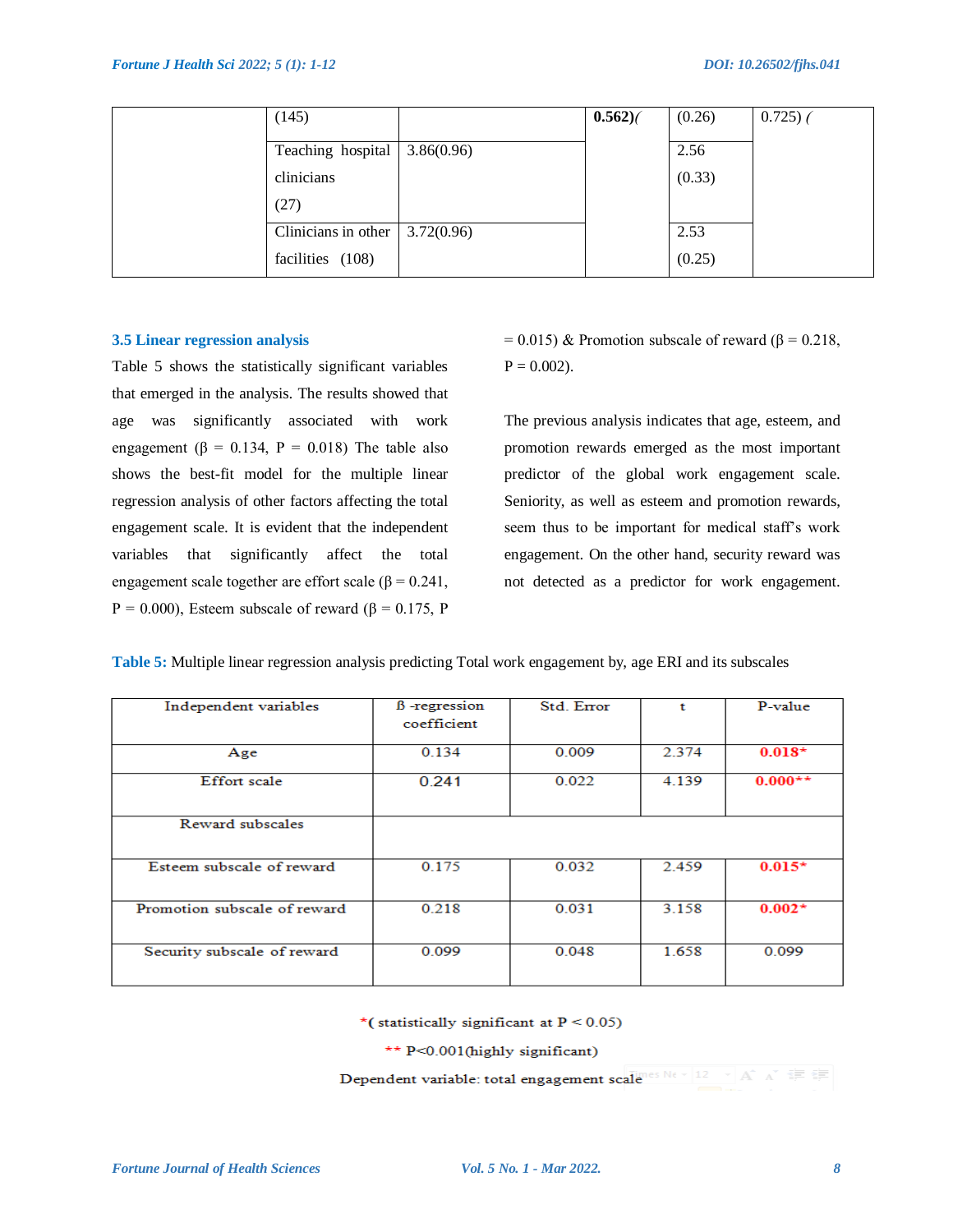# **4. Discussion**

The purpose of this study was to explore the relationships between effort-reward imbalance and work engagement among health care medical staff. Furthermore, the difference in work engagement and ERR among different specialties and seniority levels were examined. This is the first study up to our knowledge to examine the relationships among these variables in Egypt.

The overall high effort-reward imbalance ratio in our study is consistent with Roshangar et al. [1] who found more than 50% of his study sample reported high levels of ERR and with those of Jachens et al. [11] which stated that 34% of the study population reported high ERR. The high ERR in the current study could be explained by the heavy workload/hours and work/financial characteristics as well as poor resources provided to the healthcare sector in Egypt as one of the developing countries. Various studies [4, 12, 13, 14] showed similar findings as health workers received lower rewards such as an unsatisfactory salary and low career opportunities concerning their efforts.

Regarding the difference in ERR between males & females, our study showed that males had higher ERR than females. In contrast to Tzeng et al. [15] who indicated that males reported lower ERR than females. This difference could be attributed to the fact that males are more financially responsible than females in our region.

Our study has also investigated the difference in ERR between different health care specialties and we found no significant difference. This is echoed by Rosta et al. [16] who also found no significant changes between hospital doctors and private practice specialists in his study. Our study results are inconsistent with the results of Tsutsumi et al. [14] who claimed that private-sector health workers show high ERI levels and attributed that to the fact that they are self-employed and have to run their clinic depending on nobody.

The results of our study indicated a high mean effort score and low reward score. This finding is congruent with that of Rosta et al. [16] who declared the same finding. This could be explained as the average medical staff in Egypt work for at least 8 hours per day) 5 days/week).

Our study showed that most of the study population exhibited average work engagement levels. This finding is to some extent different from that of Duraisingam et al. [6] who declared that most workers in his study exhibited high engagement levels, suggesting that most were dedicated and motivated in their jobs and also with Lepistö et al. [17] who reported high engagement levels among his study sample. This difference may occur due to the deficient motivational strategies that help to make medical staff more engaged.

In our study, we also found that senior health care staff had higher/lower engagement levels than midsenior and junior ones, and this could be explained as Duraisingam et al. [6] suggested in their study that older health care professionals, with their long years of work and life experiences, have developed sufficient strategies to cope with demands and to be more committed to their work, compared with their younger counterparts. The previous is also echoed by another two studies by Lepistö et al. & Wang et al. [17,18] in which they reported that engagement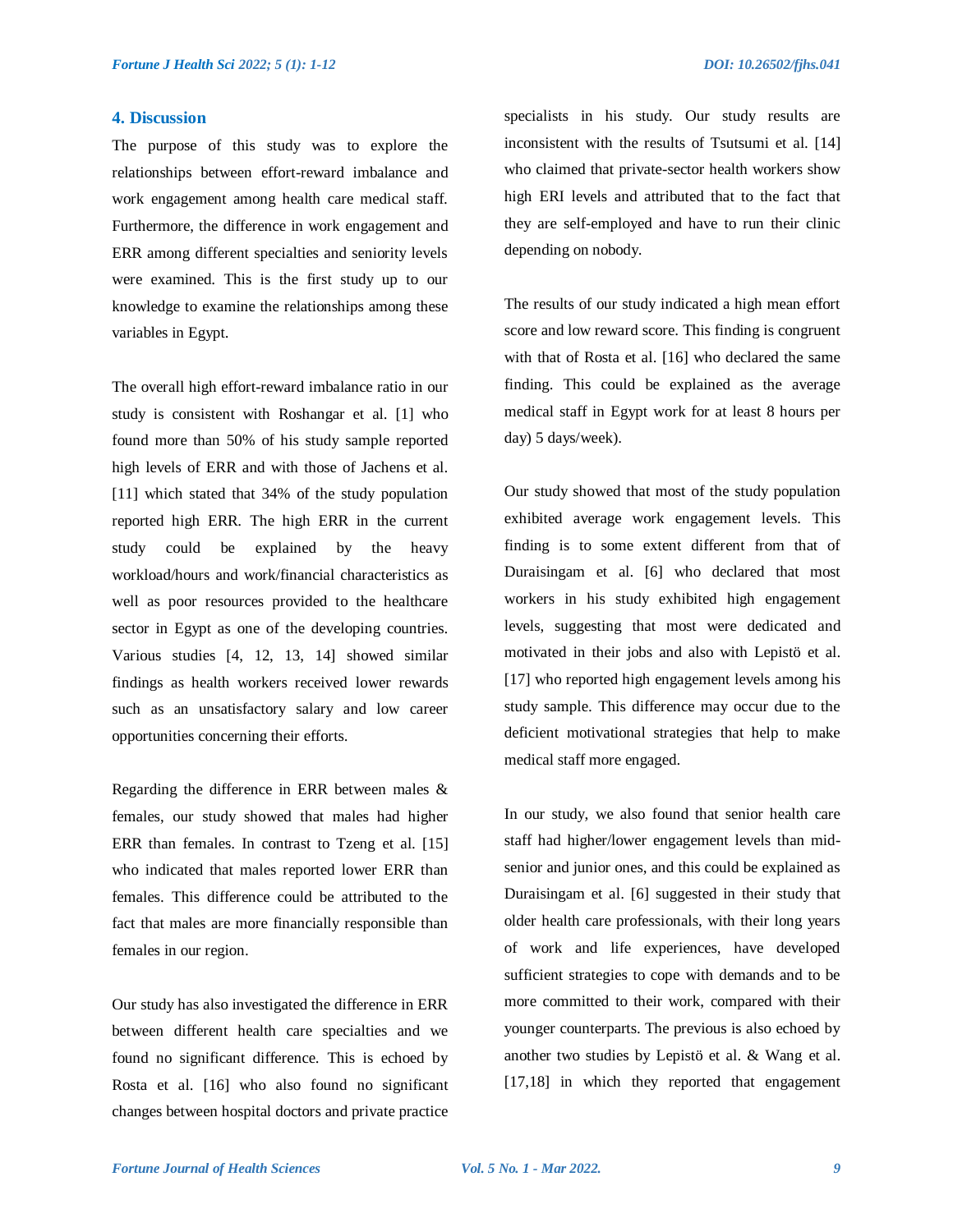levels were significantly higher in older health care professionals than in their younger colleagues.

Regarding the relationship between work engagement levels and age, our study should that there is a significant relationship between them, and this is different from that of Wilczyński et al. [19] as he found no significant correlation between work engagement and age. On the other hand, no significant relation was found between engagement and gender which is incongruent with Lepistö et al. [17] who found that women experienced more work engagement than men, especially vigor. This echoes the previous assumption that motivational strategies lack for both males and females.

In this study, scores on the dedication and absorption dimensions of work engagement were relatively high. This is matching the high scores of these dimensions that Ge et al. [4] found in his study, and this could be explained by the cultural background of our country as healthcare professionals particularly doctors are important figures that require them to be active and highly dedicated.

Regarding the relationship between effort-reward ratio and work engagement, our study showed that ERR is negatively correlated with work engagement indicating that this imbalance could negatively affect medical staff engagement as they receive lower rewards, such as an unsatisfactory salary and low career opportunities concerning their efforts. This is consistent with the findings of Ge et al. [4]. In contrast to this finding Wang et al. [18] found ERR was positively correlated with vigor, dedication, and absorption.

# **Limitations of the study**

The present study had some limitations. First, this study used a cross-sectional design, which precludes making causal conclusions. Longitudinal studies are needed to examine causal relationships among the variables. Second, we used a self-report online method to collect data in the current rather than faceto-face investigations to reach in-depth detailed qualitative data. Third, more details regarding work hours and workload could also add to the value of the findings. Finally, the results might have related to the experiences of the sample presented and therefore not be transferable to a larger population due to the type of sample used.

# **5. Conclusions**

This study concludes that the imbalance in the Effort rewards ratio leads to a decrease in work engagement. Also, the imbalance differs according to gender and age. Finally, esteem and promotion rewards together with age are good predictors of work engagement. Therefore, stakeholders should balance effort and reward, and provide opportunities for career development and self-actualization. In addition, health managers should help healthcare medical staff balance the effort exerted and value of their work and try to keep them devoted to their work. This could happen by providing opportunities for financial support, career development, and training.

# **Conflict of interest**

The authors report no conflict of interest in this work

# **Funding**

This research received no specific grant from any funding agency in the public, commercial, or not-forprofit sectors.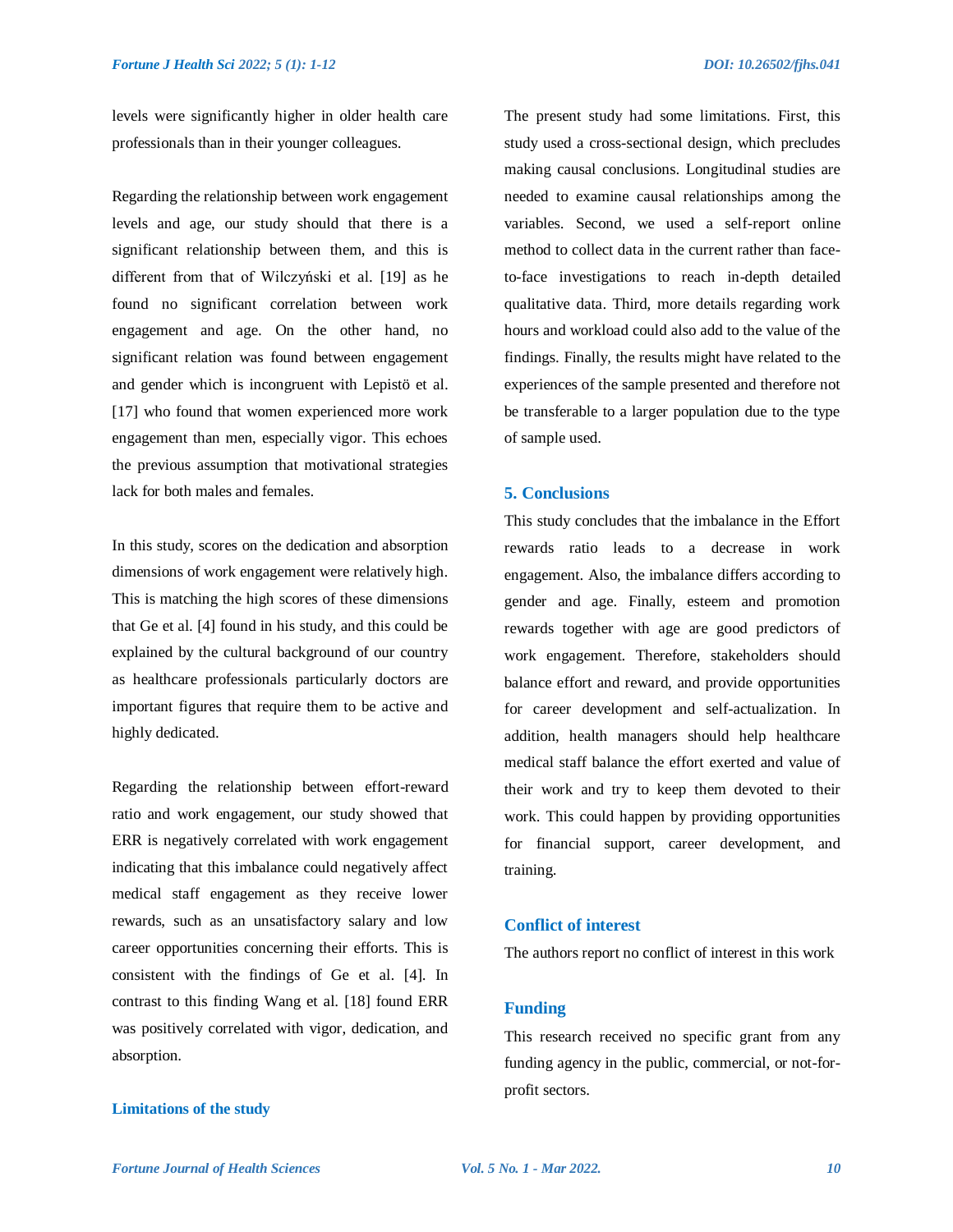# **References**

- 1. Roshangar F, Davoudi B, Hasankhani H, Babapour J. The relationship between the effort-reward imbalance and psychosocial health in nurses. Journal of Research in Medical and Dental Science 6 (2018): 67- 73.
- 2. Van Vegchel N, De Jonge J, Bosma H, Schaufeli W. Reviewing the effort–reward imbalance model: drawing up the balance of 45 empirical studies. Social science & medicine 60 (2005): 1117-31.
- 3. Siegrist J. Effort-reward imbalance model. InStress: Concepts, cognition, emotion, and behavior (2016): 81-86.
- 4. Ge J, He J, Liu Y, Zhang J, Pan J, Zhang X, Liu D. Effects of effort-reward imbalance, job satisfaction, and work engagement on self-rated health among healthcare workers. BMC Public Health 21 (2021): 1-0.
- 5. Ugwu FO, Onyishi IE. The moderating role of person-environment fit on the relationship between perceived workload and work engagement among hospital nurses. International Journal of Africa Nursing Sciences 13 (2020): 100225.
- 6. Duraisingam V, Roche AM, Kostadinov V, Hodge S, Chapman J. Predictors of work engagement among Australian nongovernment drug and alcohol employees: Implications for policy and practice. International Journal of Drug Policy 76 (2020): 102638.
- 7. Hulley S, Cummings S, Browner W, Grady D, Newman T. Designing clinical research (vol. 4th). Philadelphia: LWW (2013).
- 8. Wolter C, Santa Maria A, Georg S, Lesener T, Gusy B, Kleiber D, Renneberg B.

Relationships between effort-reward imbalance and work engagement in police officers: taking a salutogenic perspective. Journal of Public Health 29 (2021): 177-86.

- 9. Siegrist J, Li J, Montano D. Psychometric properties of the effort-reward imbalance questionnaire. Department of Medical Sociology, Faculty of Medicine, Duesseldorf University, Germany 4 (2014): 1-4.
- 10. Schaufeli WB, Salanova M, González-Romá V, Bakker AB. The measurement of engagement and burnout: A two sample confirmatory factor analytic approach. Journal of Happiness studies 3 (2002): 71- 92.
- 11. Jachens L, Houdmont J. Effort-reward imbalance and job strain: a composite indicator approach. International journal of environmental research and public health 16 (2019): 4169.
- 12. Kong L, Li W, Wang H, Xu N, Xu Q, Sun L, Chen H, Liu J, Bi Y, Szto P. The relationship between effort–reward imbalance and empathy among clinical nurses: A cross‐sectional online survey. Journal of Clinical Nursing 29 (2020): 3363-72.
- 13. Buddeberg-Fischer B, Klaghofer R, Abel T, Buddeberg C. Junior physicians' workplace experiences in clinical fields in Germanspeaking Switzerland. Swiss Medical Weekly 135 (2005): 19-26.
- 14. Tsutsumi A, Kawanami S, Horie S. Effortreward imbalance and depression among private practice physicians. International archives of occupational and environmental health 85 (2012): 153-61.
- 15. Tzeng DS, Chung WC, Lin CH, Yang CY. Effort-reward imbalance and quality of life